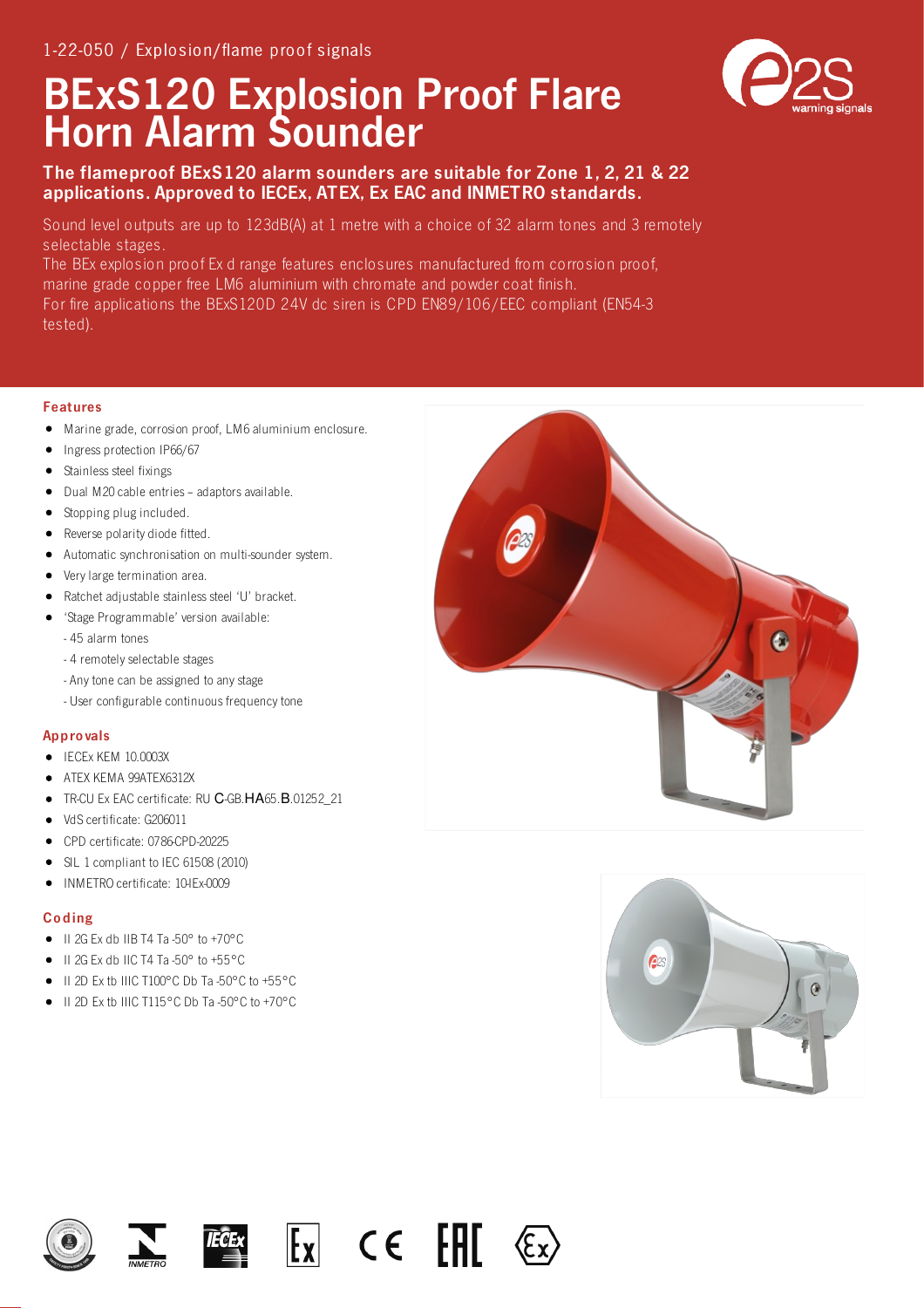

### **Specification**

#### Part Co des

|                             | Maximum output: 123dB(A) @ 1 metre [114dB(A) @ 10ft/3m]                                                                                                         | Version:                                   | Part                    | Description:                                                                                                                                                                                                                                             |
|-----------------------------|-----------------------------------------------------------------------------------------------------------------------------------------------------------------|--------------------------------------------|-------------------------|----------------------------------------------------------------------------------------------------------------------------------------------------------------------------------------------------------------------------------------------------------|
| Nominal output:             | 117dB(A) @ 1m +/-3dB - Tone 2 [108dB(A) @<br>$10ft/3m$ ]                                                                                                        | Product type:                              | code:<br><b>BExS120</b> | Explosion proof alarm horn sounder                                                                                                                                                                                                                       |
| No. of tones:               | 32 (UKOOA / PFEER compliant)                                                                                                                                    | Type:                                      | DF                      | Ex d. Flare re-entrant horn                                                                                                                                                                                                                              |
| No. of stages:              | 3                                                                                                                                                               | Voltage:                                   | <b>DC012</b><br>DC024   | 12V dc<br>24V dc                                                                                                                                                                                                                                         |
| Volume control:             | Max. 117dB(A);<br>Min. $108dB(A)$ - Tone 2                                                                                                                      |                                            | <b>DC048</b><br>AC115   | 48V dc<br>115V ac                                                                                                                                                                                                                                        |
| Effective range:            | 200m/656ft@1KHz                                                                                                                                                 |                                            | AC230                   | 240V ac                                                                                                                                                                                                                                                  |
| Voltages DC:                | 12vdc; 24vdc; 48vdc                                                                                                                                             | Cable Entry Type:<br>[ <sub>e</sub> ]      | A                       | 2 x M 20x1.5mm                                                                                                                                                                                                                                           |
| Voltages AC:                | 115vac; 230vac                                                                                                                                                  |                                            | B<br>C                  | $2 \times 1/2$ " NPT - adaptors<br>$2 \times 3/4$ " NPT - adaptors<br>2 x M25x1.5mm - adaptors<br>$1 \times 1/2$ " NPT - adaptor<br>$1 \times 3/4$ " NPT - adaptor<br>$1 \times M25x1.5mm$ - adaptor<br><b>Brass</b><br>Nickel Plated<br>Stainless Steel |
| Stage switching:            | Negative or positive                                                                                                                                            |                                            | D                       |                                                                                                                                                                                                                                                          |
| Ingress protection: IP66/67 |                                                                                                                                                                 |                                            | E<br>F                  |                                                                                                                                                                                                                                                          |
| Enclosure matl:             | Marine grade copper free LM6 Aluminium                                                                                                                          |                                            | G                       |                                                                                                                                                                                                                                                          |
| Enclosure finish:           | Chromate & powder coated finish - anti-corrosion.                                                                                                               | Adaptor/Stopping B<br>plug material: [m] N |                         |                                                                                                                                                                                                                                                          |
| Colour:                     | RAL3000 Red<br>Grey RAL7038<br>Special - available on request                                                                                                   |                                            | S                       |                                                                                                                                                                                                                                                          |
|                             |                                                                                                                                                                 | Bracket matl & tag: 1                      |                         | A2 304 Stainless Steel                                                                                                                                                                                                                                   |
| BExS120 horn:               | High impact UL94 VO & 5VA FR ABS                                                                                                                                | [s]                                        | 2<br>3                  | A4 316 Stainless Steel<br>A2 304 St/St with Equip. Tag<br>A4 316 St/St with Equip. Tag                                                                                                                                                                   |
| Cable entries:              | Dual M20 ISO (one stopping plug inc)                                                                                                                            |                                            | 4                       |                                                                                                                                                                                                                                                          |
| Terminals:                  | $0.5 - 2.5$ mm <sup>2</sup> (20-14 AWG)                                                                                                                         | Product version: [v]A1                     | P1<br>T1                | Default - IECEx, ATEX, Ex EAC & INMETRO - SIL 1<br>Stage programmable - IECEx, ATEX, Ex EAC &<br>INMETRO - SIL 1<br>Tropicalised - IECEx, ATEX, Ex EAC & INMETRO - SIL 1                                                                                 |
| Line monitoring:            | Min. 500 Ohm 2w, or 3k3 Ohm<br>0.5w res. or diode within<br>Exd enclosure (dc versions)                                                                         |                                            |                         |                                                                                                                                                                                                                                                          |
|                             | Relative humidity: 95% - Additional tropicalisation is recommended<br>for applications where both high relative humidity<br>and high ambient temperatures exist | Enclosure colour: R<br>$[ \times ]$        | G<br>S                  | Red RAL3000<br>Grey RAL7038<br>Special - contact E2S                                                                                                                                                                                                     |
| Weight:                     | DC: 3.20kg/7.04lbs AC: 3.40kg/7.48lbs                                                                                                                           | Accessories:                               | A4                      | SP65-0001- Pole Mount Bracket Kit 2" St/St A4 (316)<br>Sunshade - St/St A4 (316)                                                                                                                                                                         |
| Option P1:                  | Stage programmable - 4 remotely selectable stages<br>45 alarm tones - any tone can be assigned to any<br>stage<br>User configurable continuous frequency tone   | <b>Current Consumption</b>                 | SP65-0003-<br>A4        |                                                                                                                                                                                                                                                          |
|                             |                                                                                                                                                                 |                                            |                         |                                                                                                                                                                                                                                                          |

\*SPL data +/-3dB(A). Measured at optimum voltage.

| Version:                 | Voltage: | Current:           |  |
|--------------------------|----------|--------------------|--|
| $12V$ dc                 | $+/-25%$ | 850 <sub>m</sub> A |  |
| 24V dc                   | $+/-25%$ | 800 <sub>m</sub> A |  |
| 48V dc                   | $+/-25%$ | 420mA              |  |
| 115V ac 50/60Hz +10/-10% |          | 180 <sub>m</sub> A |  |
| 230V ac 50/60Hz          | +10/-10% | 90 <sub>m</sub> A  |  |